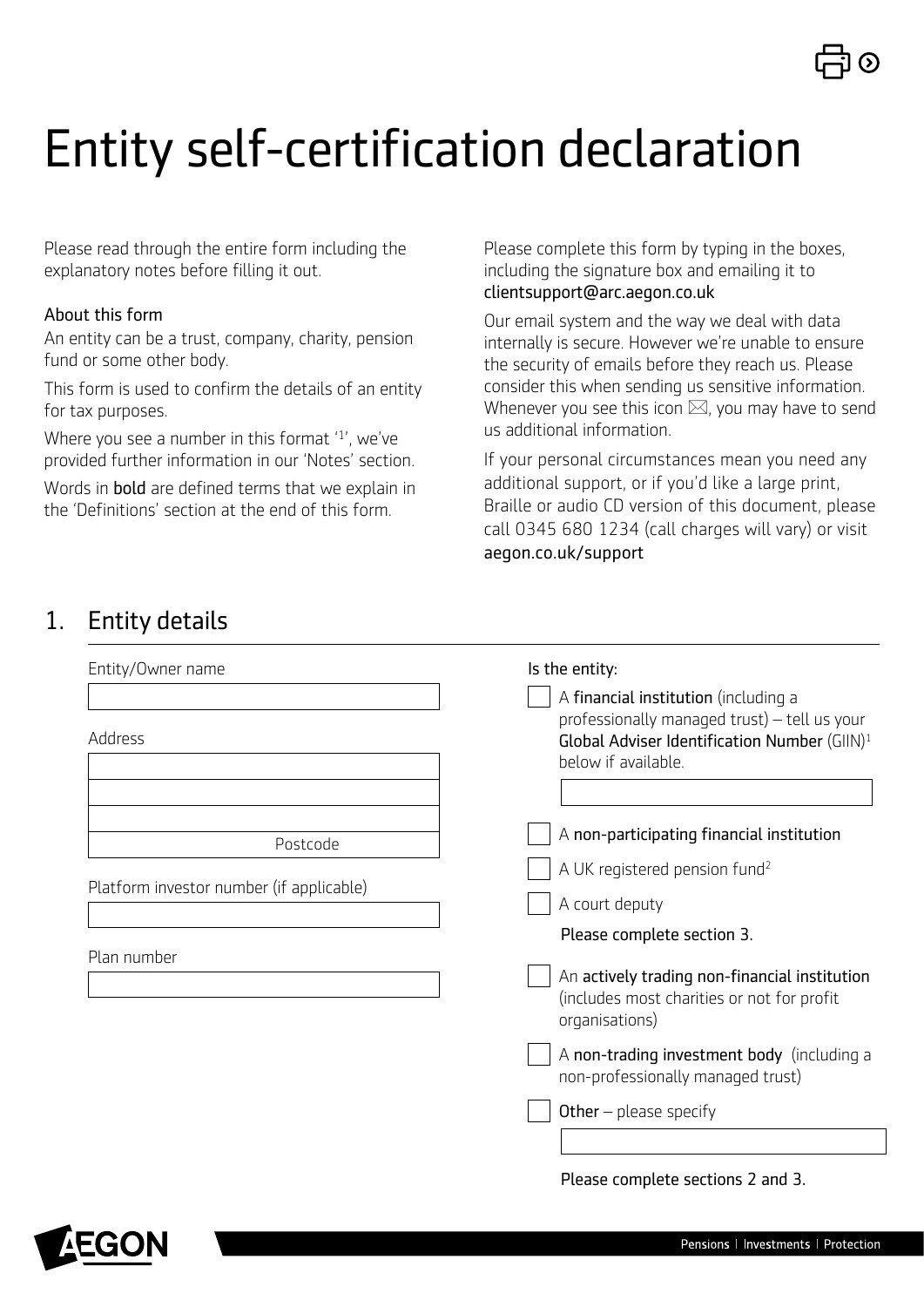## 2. Residency details

## 2.1 For tax purposes, is the entity resident anywhere other than the  $UK<sup>3</sup>$ ?

 $\Box$  No – please complete section 3.

 Yes – list the country or countries in which the entity is resident for tax purposes, together with any Tax reference number(s)/Tax identification number(s) ('TIN'), if relevant:

| Country/Countries of tax residency | Tax reference/Tax identification number(s) |  |  |  |
|------------------------------------|--------------------------------------------|--|--|--|
|                                    |                                            |  |  |  |
|                                    |                                            |  |  |  |
|                                    |                                            |  |  |  |
|                                    |                                            |  |  |  |

2.2 If the entity is a non-trading investment body, such as a non-professionally managed trust or a private company, are any of the controlling persons<sup>4</sup> of the entity resident for tax purposes anywhere other than the UK?

 $\Box$  No – please complete section 3.

 $\Box$  Yes – for each controlling person identified as part of the 'anti-money laundering and know your customer' process, please list the controlling person's details and the country or countries in which they are tax resident, together with any Tax reference number(s)/TIN(s) that may be relevant:

| Full name | Date of birth<br>(dd/mm/yyyy) | Full address | What makes<br>this individual<br>a controlling<br>person?<br>• Settlor<br>• Trustee<br>• Protector<br>$\bullet$ Beneficiary <sup>5</sup><br>or class of<br>beneficiaries<br>• Shareholder <sup>6</sup> | Country/Countries Tax reference<br>of tax residency | number(s) |
|-----------|-------------------------------|--------------|--------------------------------------------------------------------------------------------------------------------------------------------------------------------------------------------------------|-----------------------------------------------------|-----------|
|           |                               |              |                                                                                                                                                                                                        |                                                     |           |
|           |                               |              |                                                                                                                                                                                                        |                                                     |           |
|           |                               |              |                                                                                                                                                                                                        |                                                     |           |
|           |                               |              |                                                                                                                                                                                                        |                                                     |           |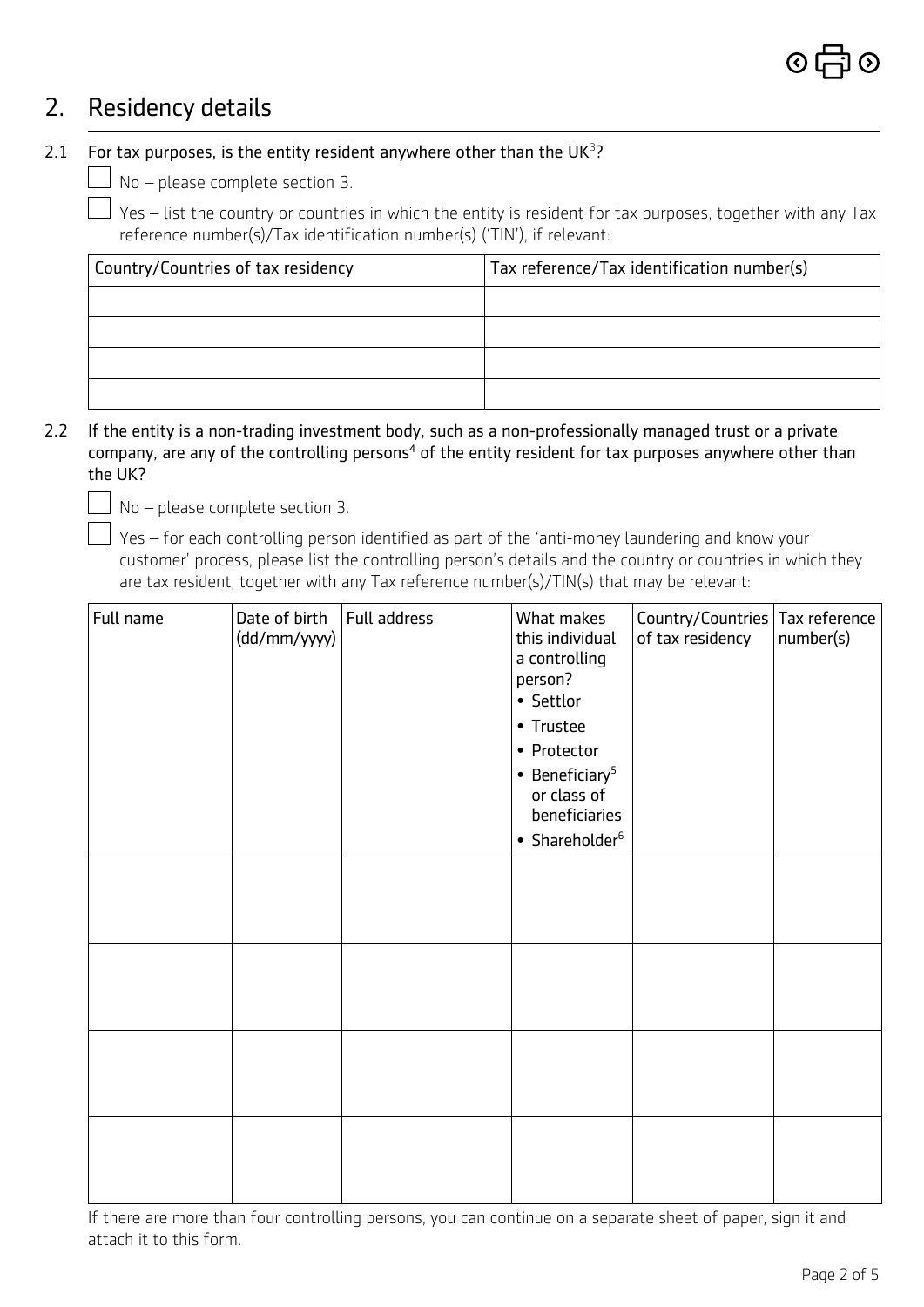# 2. Residency details – continued

The International Tax Compliance Regulations 2015 give effect to three separate agreements:

- the Multilateral Competent Authority Agreement on the Automatic Exchange of Financial Account Information, which implements the Organisation for Economic Co-operation and Development's (OECD's) Common Reporting Standard (CRS);
- the revised European Directive on Administrative Co-operation (DAC). and
- the UK's agreement with the United States regarding the US Foreign Account Tax Compliance Act (FATCA).

These new regulations were enacted in the UK as the International Tax Compliance Regulations 2015/878 and require us to collect information about each entity's tax residency and to share information on their account with HM Revenue & Customs (HMRC) in certain circumstances. HMRC will then share this information with the tax authorities in the relevant countries and territories that are party to the three agreements listed above. If we don't receive a valid self-certification, we'll have to report the entity as an undocumented account to HMRC.

Please tell us if any of the entity's information changes in the future. If you have any questions about the entity's tax residency, please contact your tax adviser.

For further information on International Tax Information Exchange please see our website, the HMRC website or, for more information on trusts, the STEP website.

## 3. Declaration

In this declaration, 'we' means the entity and those who control the entity and 'you' means Aegon.

We've provided details through self-certification of all countries in which we are resident for tax purposes. We declare the information provided is, to the best of our knowledge, correct and complete. We acknowledge that you might have to report information about the entity and those controlling the entity to HMRC in accordance with UK legislation and HMRC might then share these details with the tax authorities in the relevant countries and territories that are party to the three agreements listed above.

We'll undertake to provide you with an updated self-certification form where a change in circumstances causes any of the information contained in this form to no longer be correct.

You should sign and date this form by typing your full name in the signature box below and typing the date in the date box or by using any other electronic signature method we have agreed, in writing with your adviser, to accept. Your typed name or agreed electronic signature method in the signature box will be your signature. When you sign the form, by typing your name in this box or using the agreed electronic signature method, you are making the declarations and confirming that you wish to proceed with the instructions in this form.

Date

|  |  |  | $\vert \vert$ $\vert$ |  |  |
|--|--|--|-----------------------|--|--|

Print name of the entity's authorised signatory<sup>7</sup>

Signature of entity's authorised signatory (type name here) $'$ 

 $\boldsymbol{x}$   $\boldsymbol{x}$ 



Print name of the entity's authorised signatory<sup>1</sup>

Signature of entity's authorised signatory (type name here) $'$ 

 $\boldsymbol{x}$   $\boldsymbol{x}$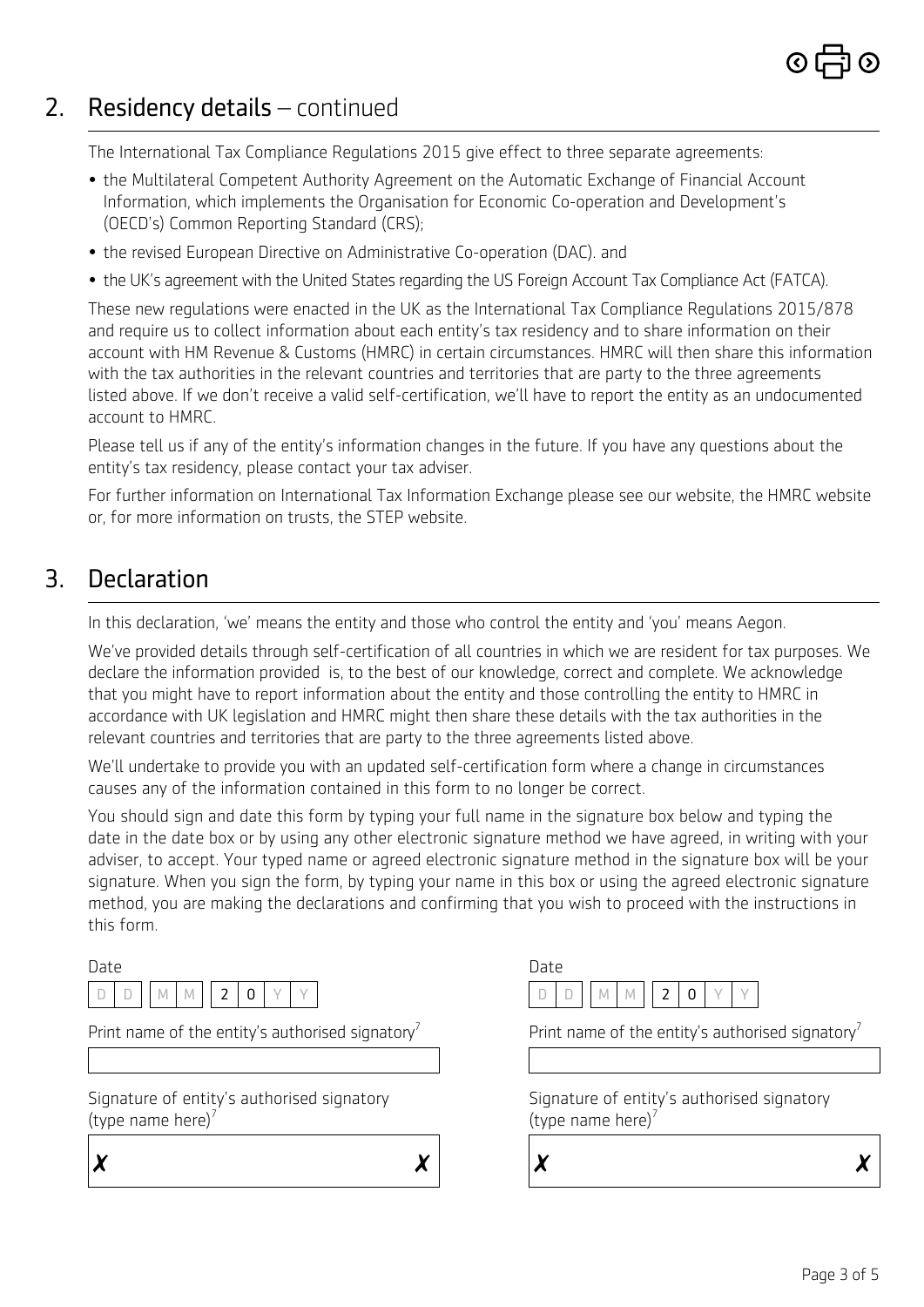# 3. Declaration – continued



## **Notes**

If you've any questions on how to complete this form we recommend that you speak to your professional adviser.

- 1. If you don't have a GIIN yet, you should notify us when you've been issued one. GIIN numbers have been required since 1 January 2015.
- 2. This form is required where the pension fund invests in a product which falls within the scope of the regulations, such as a General Investment Account.
- 3. Tax residency rules for entities vary from country to country, and can be quite complicated. If there's doubt about where an entity is tax resident, professional advice may be required.
- 4. Controlling persons for a trust this includes the settlor, trustee, protector (if any), beneficiary or class of beneficiaries. For any other entity, it includes a shareholder and/or any other individual controlling the investment.
- 5. A beneficiary's details only need to be included if they own or are entitled to at least 25% of the trust property.
- 6. A shareholder's details need to be included where they own or control more than 25% of the shares or voting rights – or they own less than 25% but the percentage of their shareholding is significantly higher than any other.
- 7. An authorised signatory can be the directors of a company, the trustees of a trust, the directors or trustees of a charity or the trustees or scheme administrators of a pension fund.